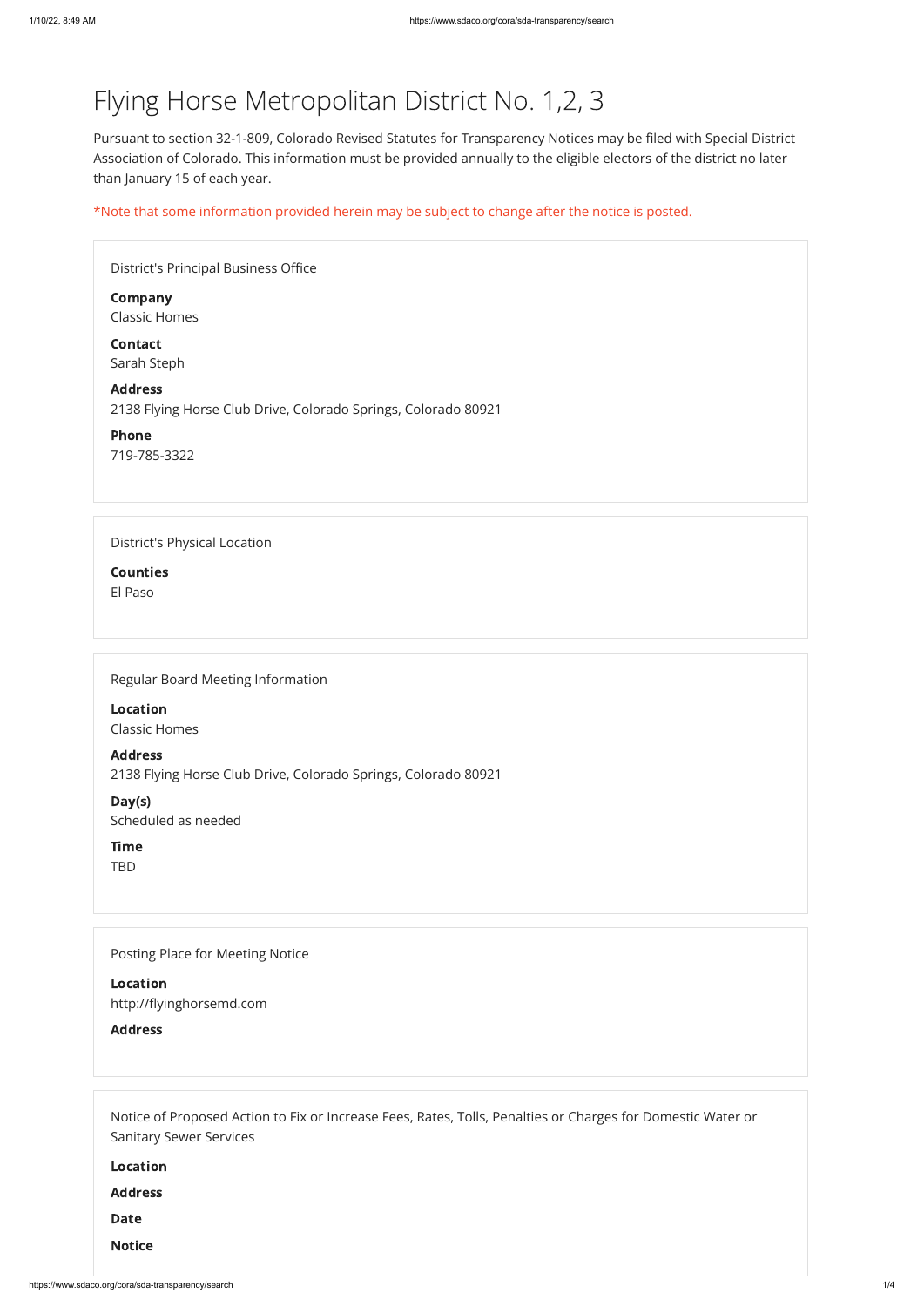Current District Mill Levy

#### Mills

District #1 0.000 Mills; District #2 44.530 Mills; District #3 41.825 Mills

Ad Valorem Tax Revenue

Revenue reported may be incomplete or unaudited as of the date this Notice was posted.

#### Amount(\$)

District No. 1 \$0.00; District No. 2 \$2,884,690; District No. 3 \$756,497 (2021 - Unaudited)

Date of Next Regular Election

Date 05/03/2022

Pursuant to 24-72-205 C.R.S

The district's research and retrieval fee is \$33.58 for per hour

### District Policy

https://www.sdaco.org/cora/sda-transparency/search 2/4 Joseph Loidolt

Contact the person named below regarding the Board's policy for research and retrieval of the District's public records.

# District contact information for open records request:

Russell W. Dykstra

Names of District Board Members

#### Board Member 2

Board President Name George Lenz

#### Board Member 3

Contact Info rdykstra@spencerfane.com

Election No, this office will not be on the next regular election ballot

Name

Douglas Stimple

# Contact Info

rdykstra@spencerfane.com

### Election

No, this office will not be on the next regular election ballot

Name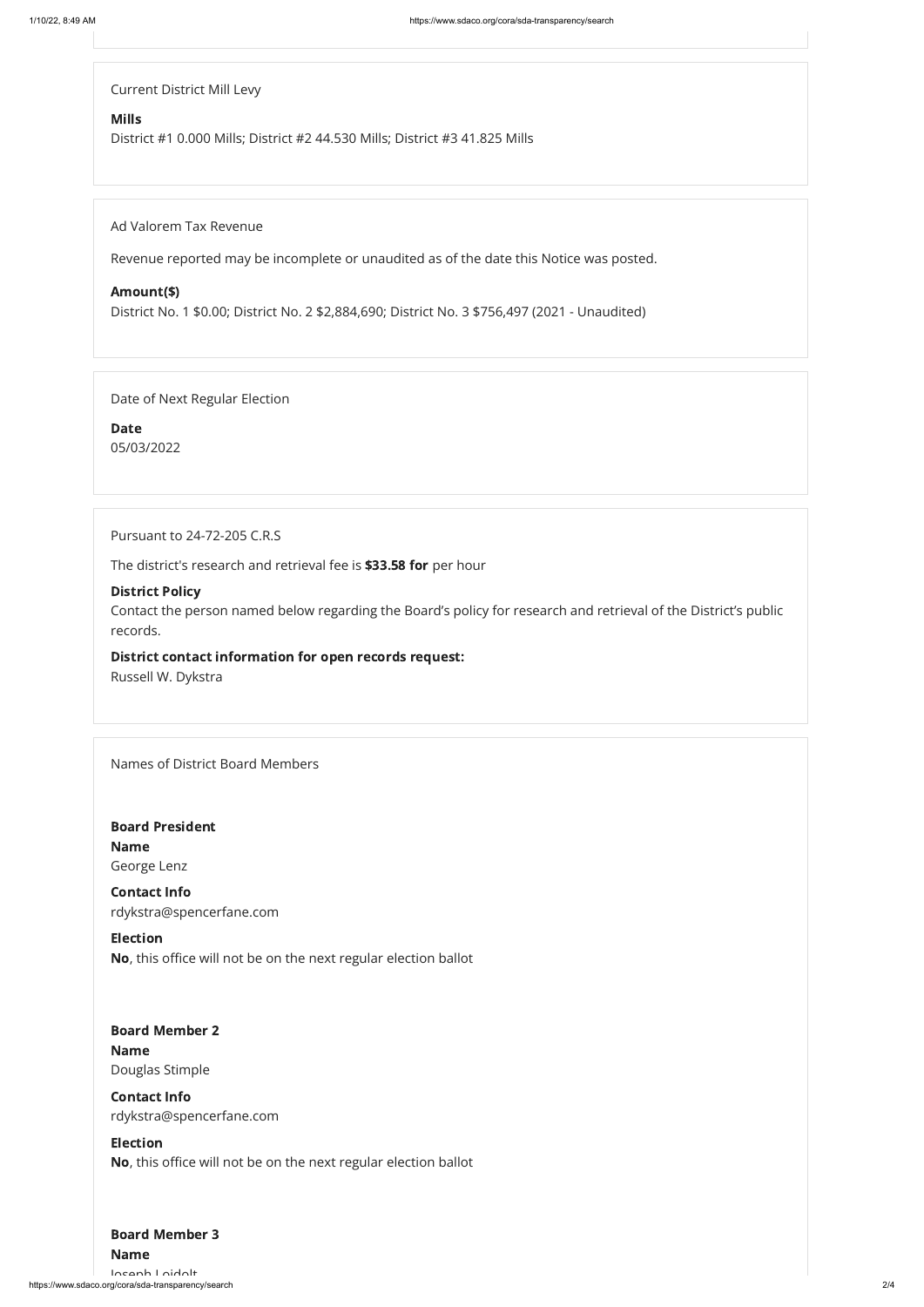# Board Member 6

# Contact Info

rdykstra@spencerfane.com

# Board Member 4 Name Jerald Richardson

#### Election

No, this office will not be on the next regular election ballot

# Board Member 5 Name Andrew Balsick

Contact Info rdykstra@spencerfane.com

#### Election

Yes, this office will be on the next regular election ballot

# Board Member 7 Name N/A

Contact Info rdykstra@spencerfane.com

# Election

Yes, this office will be on the next regular election ballot

Name

N/A

# Contact Info

Election No, this office will not be on the next regular election ballot

https://www.sdaco.org/cora/sda-transparency/search 3/4 The district's election results will be posted on the website of the Colorado Secretary of State

Contact Info

Election No, this office will not be on the next regular election ballot

Board Candidate Self-Nomination Forms

Any eligible elector of the special district who desires to be a candidate for the office of special district director must file a self-nomination and acceptance form or letter with the designated election official.

Deadline for Self-Nomination Forms

Self-nomination and acceptance forms or letters must be filed not less than 67 days before the date of the regular election.

District Election Results